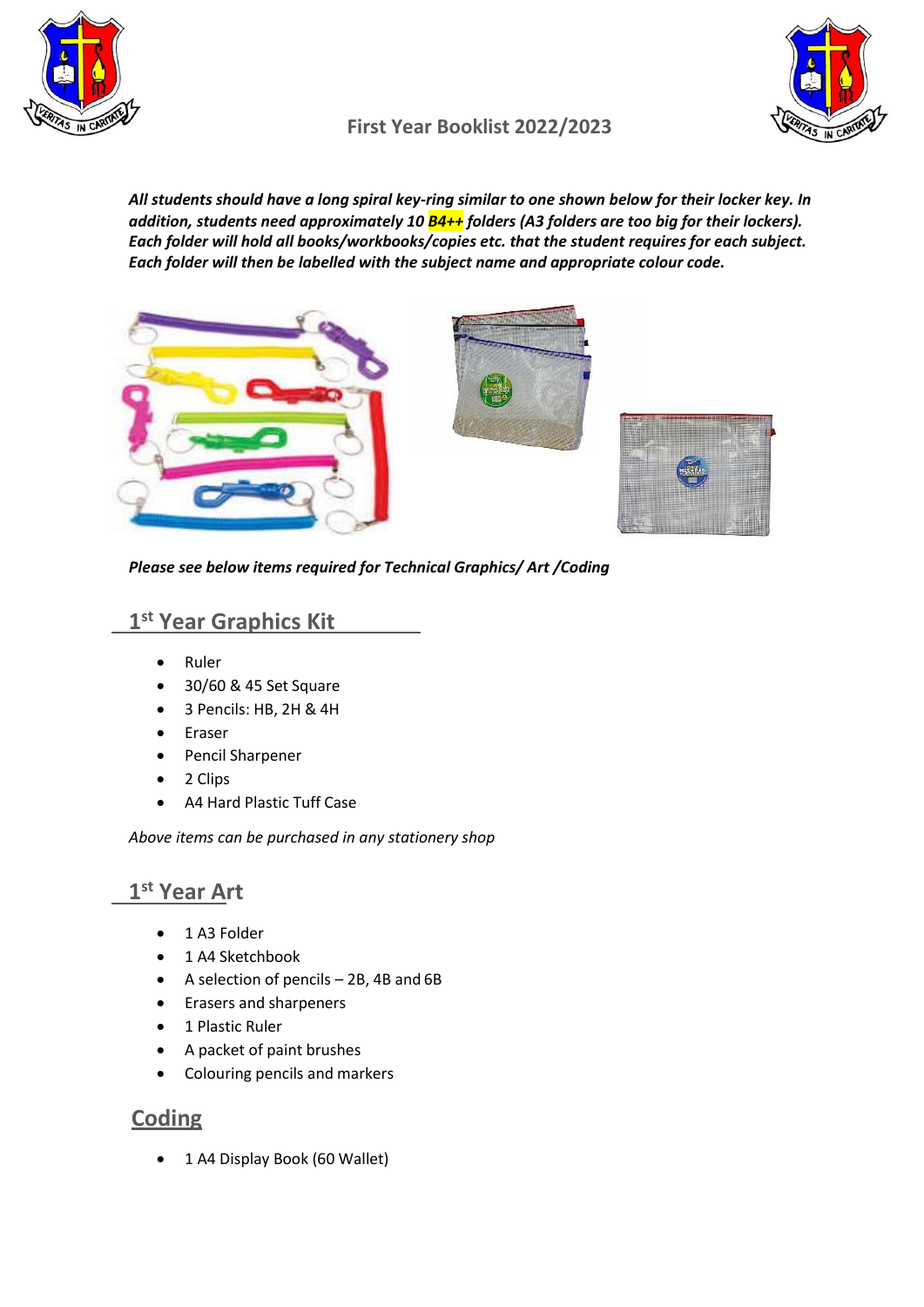



| <b>Subject</b>  |                                                                                               |
|-----------------|-----------------------------------------------------------------------------------------------|
|                 | 1st Year Booklist 2022-2023                                                                   |
|                 | <b>Books/ Materials to be Purchased</b>                                                       |
| <b>English</b>  | "Dive In" F. Kirwan & E. O' Donovan (Folens)<br>$\bullet$                                     |
|                 | <b>Collins' Pocket Dictionary</b><br>٠                                                        |
|                 | 2 A4 Hardback Copies<br>$\bullet$                                                             |
|                 | 2 Softback Copies                                                                             |
|                 | Plastic A4 Folder<br>$\bullet$                                                                |
| <b>Gaeilge</b>  | Croí na Gaeilge1 (Educational Company)<br>$\bullet$                                           |
|                 | Foclóir Gaeilge Dictionary<br>٠                                                               |
|                 | 2 Softback Copies (120 pages)<br>$\bullet$                                                    |
|                 | 1 Hardback Copy<br>$\bullet$                                                                  |
| <b>Maths</b>    | <b>Text and Test 1 (New Edition- Celtic Press)</b><br>$\bullet$                               |
|                 | 2 Project Maths A4 Copies with 5 mm Squares                                                   |
|                 | Calculator Casio fx - 83GTX                                                                   |
|                 | <b>Maths Set</b><br>$\bullet$                                                                 |
| German          | Students will be notified by their teacher of the textbook they require,<br>$\bullet$         |
|                 | for German, once they have chosen their Modern Foreign Language                               |
|                 | (German or French), at the end of October.                                                    |
|                 | 1 Softback Copy                                                                               |
|                 | 1 A4 Display folder (60 pockets)<br>$\bullet$                                                 |
| French          | Students will be notified by their teacher of the textbook they require,<br>$\bullet$         |
|                 | for French, once they have chosen their Modern Foreign Language                               |
|                 | (French or German), at the end of October.                                                    |
|                 | 1 Softback Copy<br>٠                                                                          |
|                 | 1 A4 Display folder (60 pockets)<br>٠                                                         |
| <b>Business</b> | Time for Business (EdCo-2 <sup>nd</sup> Edition) including Student Activity Book<br>$\bullet$ |
| <b>Studies</b>  | 1 A4 Hardback Copy                                                                            |
|                 | <b>Basic Calculator</b><br>$\bullet$                                                          |
|                 | A4 Display booklet (60 pockets)<br>٠                                                          |
| <b>History</b>  | Artefact (Educate.ie)<br>$\bullet$                                                            |
|                 | 1 Hardback Copy                                                                               |
|                 | 2 Softback Copies                                                                             |
| Geography       | Geography in Action (Educate.ie - New Edition)<br>٠                                           |
|                 | 2 Hardback Copies                                                                             |
|                 | <b>Colouring Pencils (not Twistables)</b>                                                     |
|                 | Plastic A4 Folder<br>$\bullet$                                                                |
|                 | <b>Ruler and Pencils</b><br>٠                                                                 |
| <b>Science</b>  | <b>Science Works Lettertec</b><br>$\bullet$                                                   |
|                 | 1 Science Hardback Copy<br>$\bullet$                                                          |
|                 | 1 Softback Copy<br>٠                                                                          |
| Religion        | "Soul Seekers" Textbook and<br>$\bullet$                                                      |
|                 | <b>Workbook Complete 3 year course</b>                                                        |
|                 | <b>Published by Veritas</b>                                                                   |
|                 | A4 Copy<br>٠                                                                                  |
| <b>CSPE</b>     | <b>Call to Action Gill Education</b><br>$\bullet$                                             |
| <b>SPHE</b>     | Health and Wellbeing SPHE (Educational Company)<br>٠                                          |